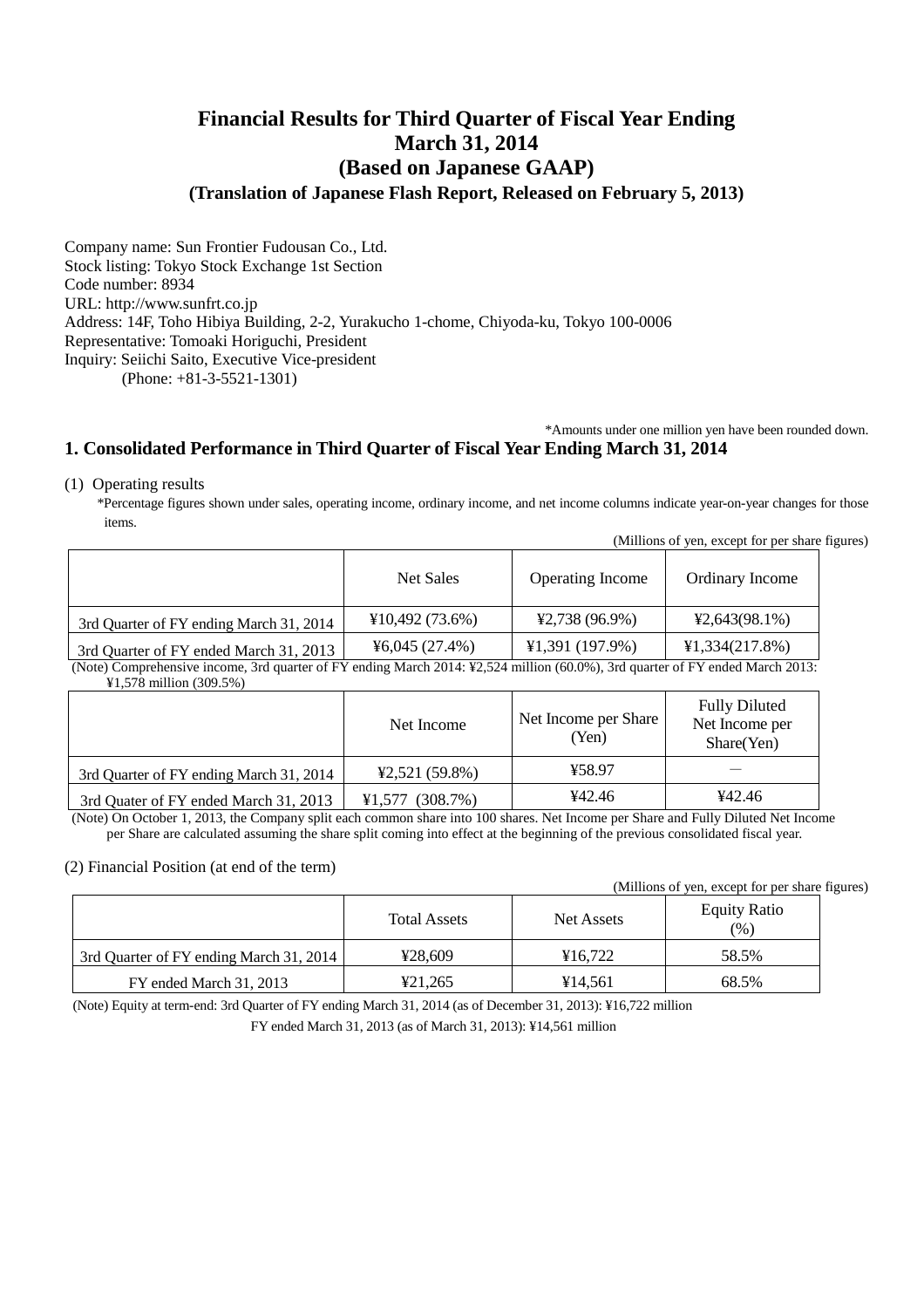### **2. Cash Dividends**

|                          | Cash Dividends per Share |                    |                    |          |              |  |  |
|--------------------------|--------------------------|--------------------|--------------------|----------|--------------|--|--|
|                          | 1st quarter period       | 2nd quarter period | 3rd quarter period | Year end | Annual total |  |  |
| FY ended March 31, 2013  | -                        | 40.00              |                    | ¥850.00  | ¥850.00      |  |  |
| FY ending March 31, 2014 | $\overline{\phantom{0}}$ |                    |                    |          |              |  |  |
| FY ending March 31, 2014 |                          |                    |                    |          |              |  |  |
| (Projections)            |                          | 40.00              |                    | ¥11.50   | ¥11.50       |  |  |

(Note) Changes from the latest released dividend forecasts:Yes

On October 1, 2013, the Company split each common share into 100 shares. Dividends for the FY ending March 2014 (projected) will take this share splitting into consideration.

## **3. Projections for Consolidated Performance in the Fiscal Year Ending March 31, 2014**

**(From April 1, 2013 to March 31, 2014)** \*Percentage figures are indicated year-on year changes for those items.

|                          |                |                                   |                           |                      | (Millions of yen, except for per share figures) |
|--------------------------|----------------|-----------------------------------|---------------------------|----------------------|-------------------------------------------------|
|                          | Net Sales      | <b>Operating Income</b><br>(Loss) | Ordinary Income<br>(Loss) | Net Income<br>(Loss) | Net Income (Loss) per<br>Share (Yen)            |
| FY ending March 31, 2014 | ¥16,000(51.2%) | $43,900(80.8\%)$                  | 43,700(81.4%)             | $43,500(3,500\%)$    | ¥81.86                                          |

(Note) Changes from the latest released performance:Yes

On October 1, 2013, the Company split each common share into 100 shares. Net income per share for projected consolidated performance for the FY ending March 2014 takes this share splitting into consideration.

## **Reference: Overview of Non-consolidated Performance**

(1) Significant changes in scope of consolidation during the period (change of specified subsidiaries that lead to a change in the scope of consolidation): None

New Companies: -- Company (Company Name)

Excluded Companies: -- Company (Company Name)

- (2) Application of accounting methods which are exceptional for quarterly consolidated financial statement: None
- (3) Changes in accounting policies, accounting estimates and restatement of corrections
	- 1) Changes caused by revision of accounting standards: None
	- 2) Changes other than those included in 1): None
	- 3) Changes in accounting estimates: None
	- 4) Restatement of corrections: None
- (4) Number of shares issued and outstanding (common shares)
	- 1) Number of shares issued and outstanding at the end of the period (including treasury stock):

September 2013: 42,755,500 shares March 2013: 42,755,500 shares

- 2) Number of treasury stock at the end of period:
	- September 2013:  $-$  shares March 2013:  $-$  shares
- 3) Weighted average number of shares for the second quarter period (July 1 September 30):

September 2013: 42,755,500 shares September 2012: 37,153,470 shares

### ※Disclosure concerning status of implementation of quarterly review procedure

This quarterly financial results report is exempt from the quarterly review procedure based on the Financial Instruments and Exchange Law. At the time of disclosure of this quarterly financial results report, such review procedure for quarterly reports based on the Financial Instruments and Exchange Law had been under development.

### ※Appropriate use of projections for performance, other notes

2. On October 1, 2013, the Company split each common share into 100 shares. The status of dividends for FY ending March 2014 (projected) and Net Income per Share for the projected consolidated performance for the FY ending March 2014 both take this share splitting into consideration.

(Yen)

<sup>1.</sup>The projections for performance in this report contain forward-looking statements based on information available to the Company at the date of publication, and on certain set assumptions that have been deemed reasonable. Actual earnings may vary greatly in accordance with a wide range of factors. Refer to Item 3, "Qualitative information on consolidated earnings forecasts" on page 3.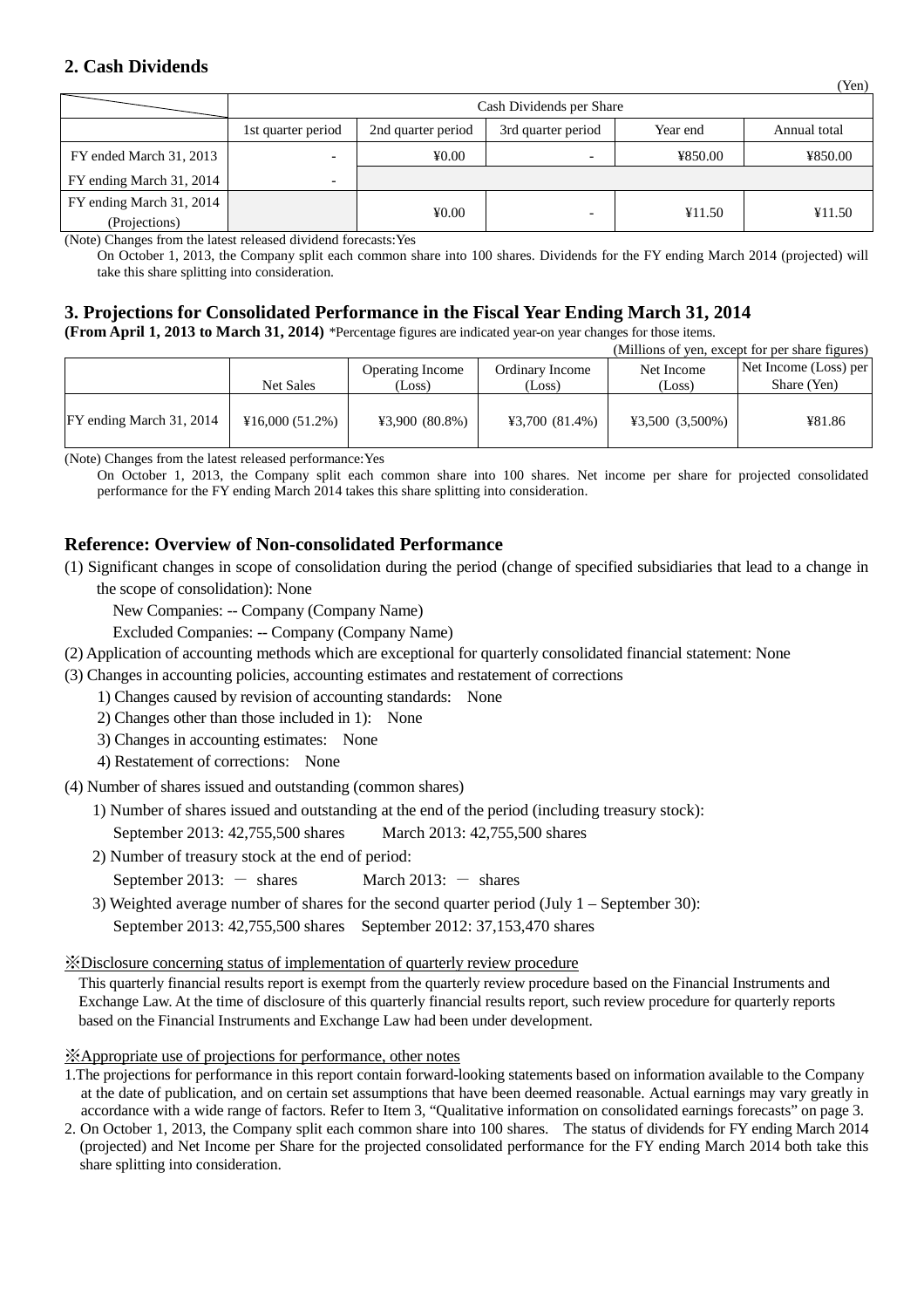# Table of Contents of Appendix

| 1. Qualitative Information Concerning Consolidated Business Performance for the Quarter Under Review 2        |  |
|---------------------------------------------------------------------------------------------------------------|--|
|                                                                                                               |  |
|                                                                                                               |  |
|                                                                                                               |  |
|                                                                                                               |  |
|                                                                                                               |  |
| (2) Application of accounting methods which are exceptional for quarterly consolidated financial statements 4 |  |
|                                                                                                               |  |
|                                                                                                               |  |
|                                                                                                               |  |
| (2) Quarterly consolidated statements of income and quarterly consolidated statements of                      |  |
|                                                                                                               |  |
|                                                                                                               |  |
|                                                                                                               |  |
|                                                                                                               |  |
|                                                                                                               |  |
|                                                                                                               |  |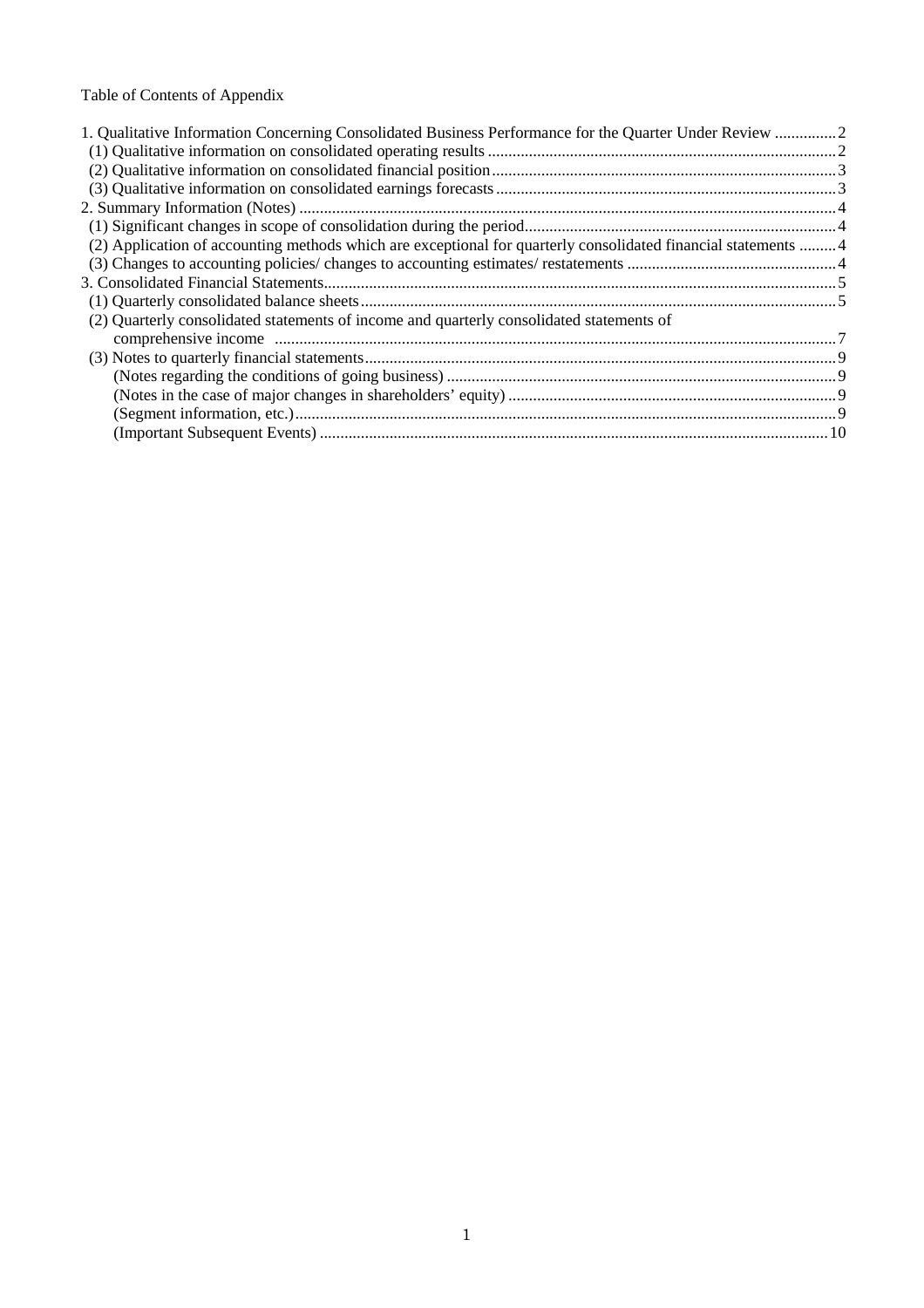### 1. Qualitative Information Concerning Consolidated Business Performance for the Quarter Under Review  $(1)$  Qualitative information on consolidated operating results

In this consolidated third quarter period (April 1, 2013 to December 31, 2013),, the Japanese economy showed improvements in personal consumption and corporate profits due to economic measures and drastic monetary easing by the Japanese government and the Bank of Japan, and signs of economic recovery are becoming more evident.

In the real estate industry, the supply of large office buildings that peaked in 2012 has settled down, gradually putting a brake on vacancy rates and rents are also showing signs of recovery. for the office building market in Tokyo.

In the real estate investment market, there has been clear signs of recovery for the market with J-REIT actively acquiring properties, and a background of eased monetary policy leading to an influx of capital into real estate.

In these circumstances, the Group continued to seek solutions to the real estate issues that building owners face with property in central Tokyo, providing a one-stop service from negotiations to management, construction, rental and purchases and sales. Through dealing with customers closely on an individual basis, we have been able to develop multi-faceted revenue-generating opportunities. For example, by promptly introducing tenants to property owners with empty rooms on their hands, we have won client confidence, ensuring that these owners later turn to us for building management and construction services. We have also maintained our relationship with purchasers of replanning properties by taking care of their property management, with the result that the purchaser later uses our brokerage service when the time comes to sell the property.

Further, by mobilizing the set of expertise associated with each of our services, by putting ourselves in our customer's shoes to brainstorm new ideas, and by bringing our creativity into play to approach our projects in a multi-dimensional way, we have pursued the real-estate revitalization with value-added chain. We have achieved revitalization with prompt high occupancy rate by coordinating a strong interrelationship between all departments, such as exploiting our local expertise as a rental agency to strategically plan renovation projects, ensuring a high contract renewal rate by taking great care to serve individual tenants in our capacity as property managers.

As a result, our operating results for the third quarter of fiscal year ending March 2014 were as follows:

Sales of  $\frac{10,492}{10,492}$  million (up by 73.6% from the same period of the previous fiscal year), operating income of  $\frac{12,738}{10,492}$ million (up by 96.9%), and ordinary income of ¥2,643 million (up by 98.1%). Net income was ¥2,521 million (up by 59.8%).

The performance of each segment is as follows. The business segment titled "Construction Planning Business" in the category of "Others" was renamed "Construction Solution Business" in the first quarter of this consolidated fiscal year in response to the change of the name for internal administration. We changed the name only, and segment categories, etc. were not changed.

#### **Real Estate Revitalization**

As for the replanning business, we sold 11 buildings, working on maximizing property value by attracting tenants and revising commercialization processes, including renovation. As a result, sales and income both increased significantly compared to the same period of the previous year. In addition, in view of the further market recovery that is forecast, we have also focused our efforts on the purchase and commercialization of properties to be sold in the fourth quarter of this consolidated fiscal year.

 As for the rental building business, we sold one building for rent in September of the previous consolidated fiscal year, but the income from rents of replanning real estate increased. Consequently, sales and income increased from the same period of the previous fiscal year.

As a result of the above activities, sales were ¥7,729 million (up by 116.2% from the same period of the previous fiscal year) and segment income was ¥2,725 million (up by 110.1%).

#### **Real Estate Brokerage**

In our sales brokerage business, we strengthened our efforts to take on property introductions from internal departments and financial institutions, etc. In view of the recovery of the real estate investment market, etc., we have secured more contracts, and sales and profits increased from the same period of the previous year.

In the rental brokerage business, we continued to focus our efforts on building owners. Although both sales and income decreased from the same period of the previous fiscal year, we put our efforts into resolving the various concerns held by owners regarding building management by cooperating with internal departments. In addition, we introduced our own properties and replanning properties that are undergoing commercialization for tenants. These efforts contributed to the profitability of the group as a whole.

As a result of the above activities, sales were ¥1,300 million (up by18.1% from the same period of the previous fiscal year) and segment income was ¥1,009 million (up by 3.5%).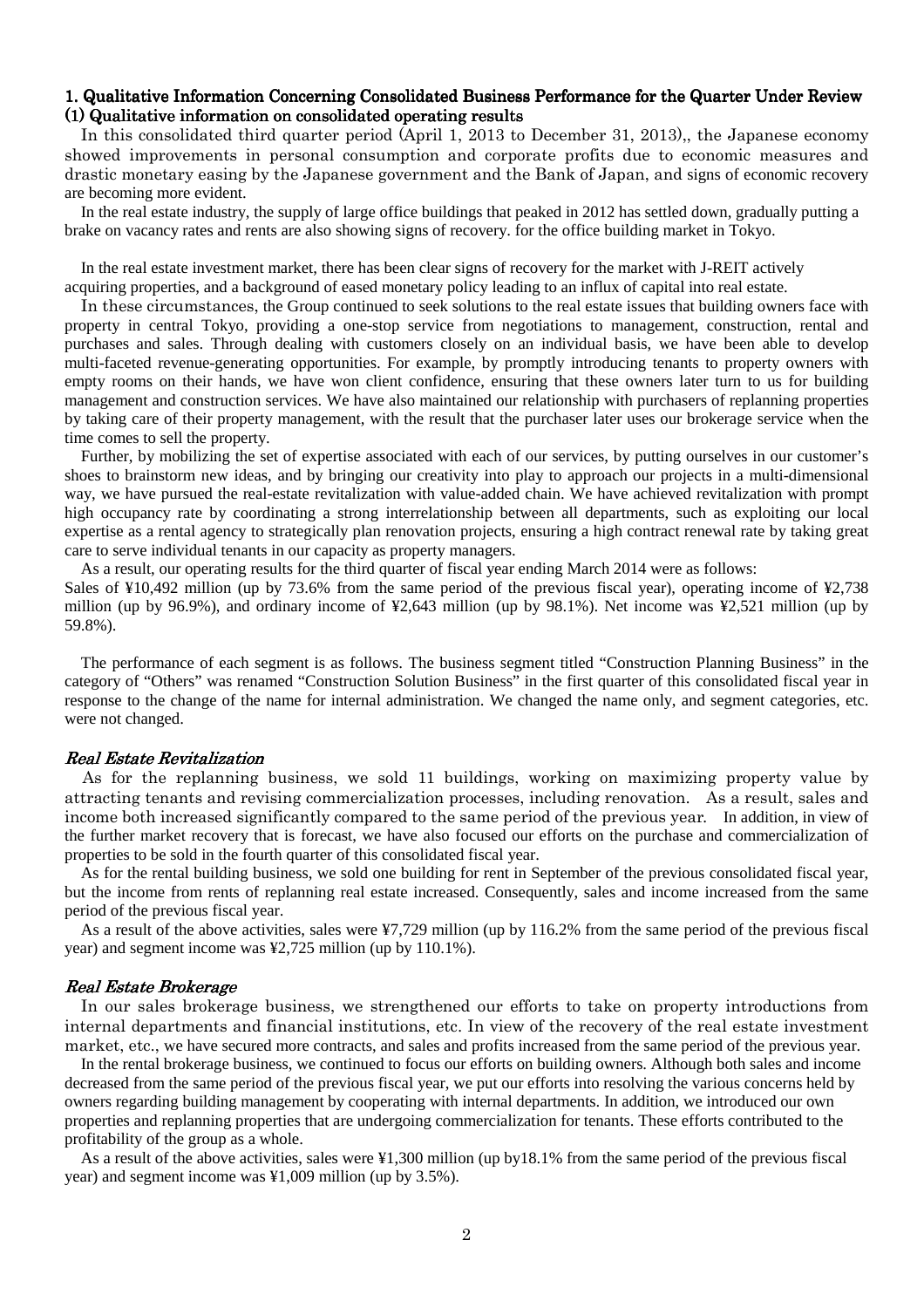### Property Management

In the property management business, we aimed to create business opportunities from taking on the sales, construction, and revitalization needs arising from administrative tasks, and put our efforts in increasing the number of rental properties. In order to build longer and stronger relationships with our clients, we have worked in collaboration with other departments to provide purchasers with ongoing service such as securing property management contracts with customers who have purchased properties with our brokerage or replanning.As a result, both sales and income increased from the same period of the previous fiscal year.

As for the building maintenance business, we worked on increasing the number of properties handled in cooperation with existing sections, particularly the property management business section, but due in significant part to the loss of a major existing contract, sales and income declined from the same period of the previous fiscal year.

As a result of the above activities, sales were ¥814 million (down by 4.5% from the same period of the previous fiscal year) and segment income was ¥353 million (up by 3.5%).

#### **Other Businesses**

As for the construction solution business, due to an increase in the number of construction requests from managed properties, both sales and income increased compared to the same period of the previous fiscal year.

 In the delinquent rent guarantee business, adding to the existing service menu, transaction volume of new product plans steadily increased. As a result, both sales and income increased from the same period of the previous fiscal year.

 As a result of the above activities, sales were ¥648 million (up by 25.80% from the same period of the previous fiscal year) and segment income was ¥252 million (up by 15.9%).

#### $(2)$  Qualitative information on consolidated financial position

 At the end of the third quarter of this consolidated fiscal year, total assets were 28,609 million yen (34.5% increase compared with the end of the previous consolidated fiscal year), and liabilities were 11,887 million yen (77.3% increase). The main reason for the increase in total assets was that there was a 8,386 million yen increase in inventory assets, despite a 804 million yen decrease in cash and deposits, and a 293 million yen decrease in advance payments, which is included in the "others" section of current assets, etc. The main reason for the increase in liabilities was the ¥4,833 million increase in loans payable to finance increased property acquisition, as well as the ¥281 million increase in long-term guarantee deposits that is included under "Noncurrent Liabilities" in the "Other" section.

 Net assets were 16,722 million yen (14.8% increase). The main reason for the increase in net assets was posting 2,521 million yen in quarterly net income, despite 363 million yen being paid out for year-end dividends.

### (3) Qualitative information on consolidated earnings forecasts

We are revising the values announced on May 10, 2013 with regard to performance for the fiscal year ending March 2014. For details of these revisions, please refer to the report that we are presenting today, "Notice of Revisions to the Projected Consolidated Performance for the Fiscal Year Ending March 2014, and Revision of Dividend Forecasts".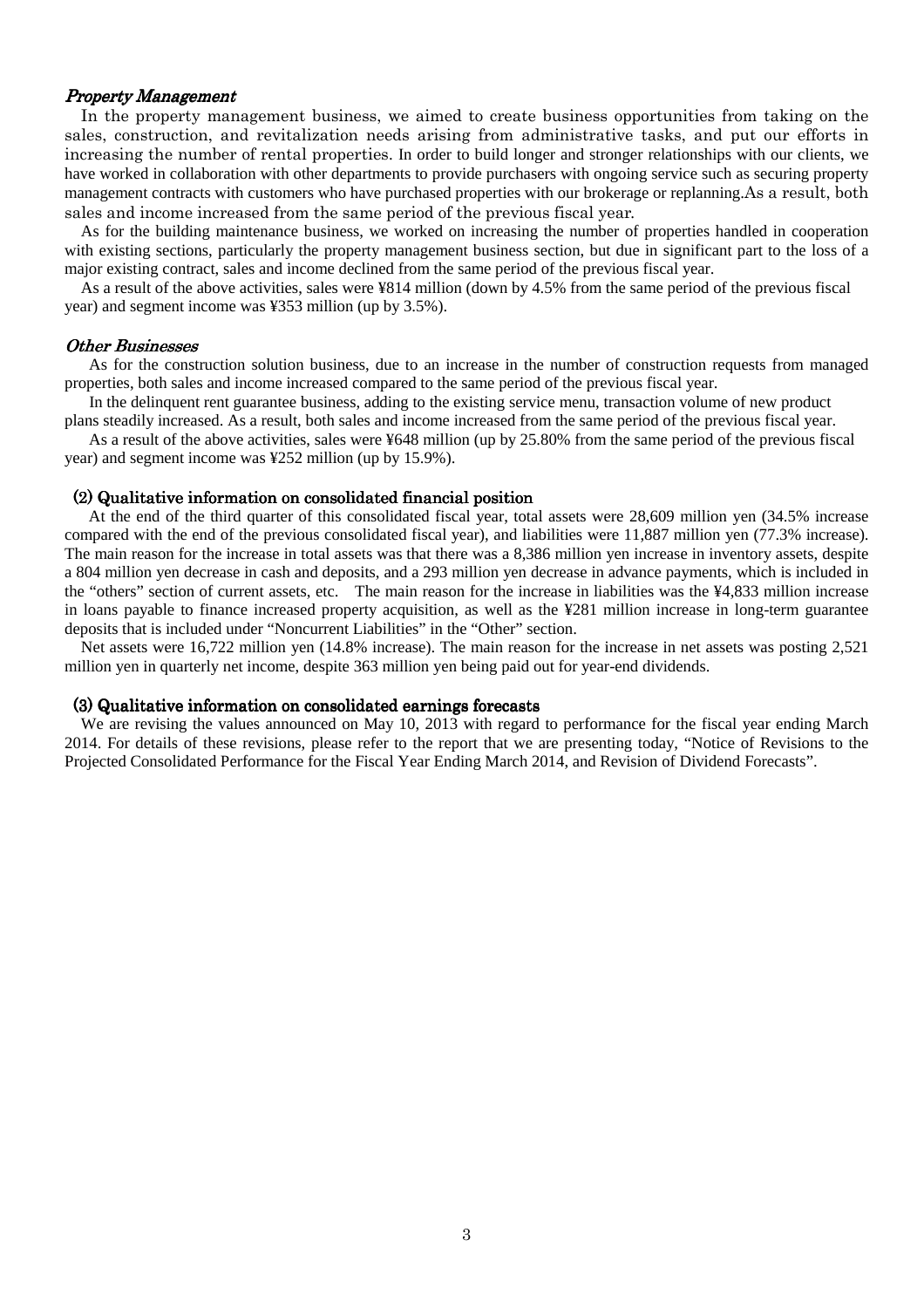## **2. Summary Information (Notes)**

- **(1) Significant changes in scope of consolidation during the period**  Not applicable.
- **(2) Application of accounting methods which are exceptional for quarterly consolidated financial statements**  Not applicable.
- **(3) Changes to accounting policies/ changes to accounting estimates/ restatements**  Not applicable.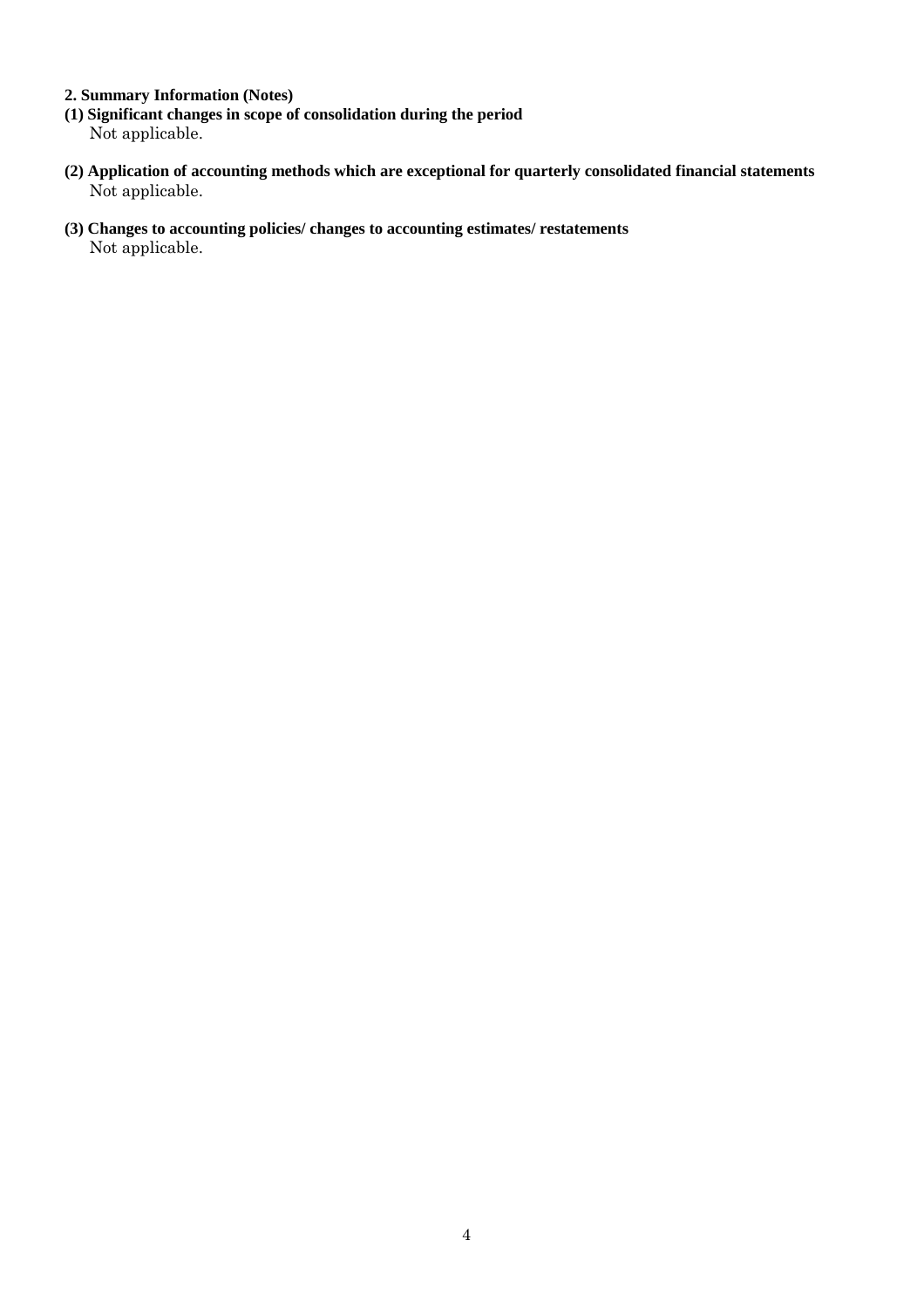### **3. Consolidated Financial Statements**

\*Amounts under one thousand yen have been rounded down.

# **(1) Quarterly Consolidated Balance Sheets**

|                                                            |                                                   | (Thousands of yen)                                                    |  |
|------------------------------------------------------------|---------------------------------------------------|-----------------------------------------------------------------------|--|
|                                                            | FY ended March 31, 2013<br>(as of March 31, 2013) | End of 3Q of FY ending<br>March 31, 2014<br>(as of December 31, 2013) |  |
| <b>ASSETS</b>                                              |                                                   |                                                                       |  |
| <b>Current assets</b>                                      |                                                   |                                                                       |  |
| Cash and deposits                                          | 11,008,528                                        | 10,203,996                                                            |  |
| Accounts receivable-trade                                  | 324,426                                           | 275,465                                                               |  |
| Real estate for sale                                       | 589,712                                           | 3,661,094                                                             |  |
| Real estate for sale in process                            | 5,834,510                                         | 9,669,933                                                             |  |
| Trust beneficiary right of real estate for sale in process |                                                   | 1,479,766                                                             |  |
| <b>Supplies</b>                                            | 916                                               | 828                                                                   |  |
| Deferred tax assets                                        | 481,722                                           | 112,814                                                               |  |
| Other                                                      | 640,490                                           | 459,730                                                               |  |
| Allowance for doubtful accounts                            | $\triangle$ 6,347                                 | $\triangle$ 11,036                                                    |  |
| <b>Total current assets</b>                                | 18,873,960                                        | 25,852,593                                                            |  |
| <b>Noncurrent assets</b>                                   |                                                   |                                                                       |  |
| Property, plant and equipment                              |                                                   |                                                                       |  |
| Buildings, net                                             | 447,273                                           | 471,823                                                               |  |
| Land                                                       | 1,167,307                                         | 1,167,307                                                             |  |
| Other, net                                                 | 13,038                                            | 13,066                                                                |  |
| Total property, plant and equipment                        | 1,627,618                                         | 1,652,196                                                             |  |
| <b>Intangible assets</b>                                   |                                                   |                                                                       |  |
| Goodwill                                                   | 396,068                                           | 358,844                                                               |  |
| Other                                                      | 2,993                                             | 2,524                                                                 |  |
| <b>Total intangible assets</b>                             | 399,062                                           | 361,369                                                               |  |
| Investments and other assets                               |                                                   |                                                                       |  |
| Deferred tax assets                                        |                                                   | 457,736                                                               |  |
| Other                                                      | 371,415                                           | 291,446                                                               |  |
| Allowance for doubtful accounts                            | $\triangle 6,417$                                 | $\triangle$ 5,670                                                     |  |
| Total investments and other assets                         | 364,997                                           | 743,513                                                               |  |
| <b>Total noncurrent assets</b>                             | 2,391,678                                         | 2,757,079                                                             |  |
| <b>Total assets</b>                                        | 21,265,638                                        | 28,609,673                                                            |  |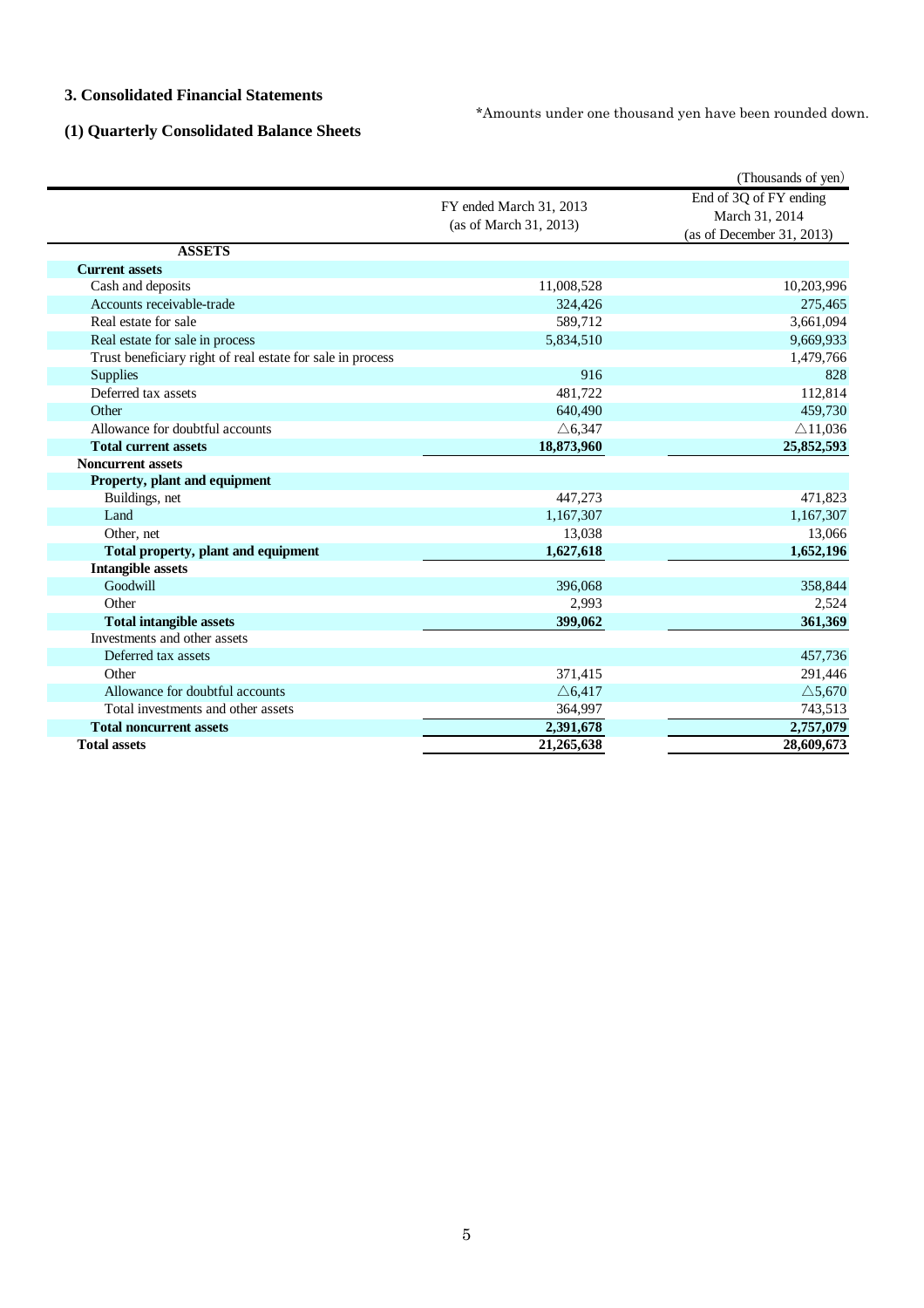|                                                       |                                                   | (Thousands of yen)                                                    |  |
|-------------------------------------------------------|---------------------------------------------------|-----------------------------------------------------------------------|--|
|                                                       | FY ended March 31, 2013<br>(as of March 31, 2013) | End of 3Q of FY ending<br>March 31, 2014<br>(as of December 31, 2013) |  |
| <b>LIABILITIES</b>                                    |                                                   |                                                                       |  |
| <b>Current liabilities</b>                            |                                                   |                                                                       |  |
| Accounts payable-trade                                | 380,782                                           | 234,559                                                               |  |
| Short-term loans payable                              | 130,000                                           | 349,000                                                               |  |
| Current portion of long-term loans payable            | 274,320                                           | 1,104,400                                                             |  |
| Income taxes payable                                  | 114,639                                           | 213,609                                                               |  |
| Provision for bonuses                                 | 90,555                                            | 46,749                                                                |  |
| Provision for directors' bonuses                      | 15,000                                            | 11,250                                                                |  |
| Construction warranty reserve                         | 26,955                                            | 22,294                                                                |  |
| Provision for loss on guarantees for rent             | 2,700                                             | 7,699                                                                 |  |
| Provison for office transfer expenses                 | 3,140                                             |                                                                       |  |
| Other                                                 | 808,943                                           | 1,005,097                                                             |  |
| <b>Total current liabilities</b>                      | 1,847,036                                         | 2,994,660                                                             |  |
| <b>Noncurrent liabilities</b>                         |                                                   |                                                                       |  |
| Long-term loans payable                               | 4,246,860                                         | 8,031,180                                                             |  |
| Deferred tax liabilities                              | 30,646                                            |                                                                       |  |
| Other                                                 | 579,691                                           | 861,277                                                               |  |
| <b>Total noncurrent liabilities</b>                   | 4,857,197                                         | 8,892,457                                                             |  |
| <b>Total liabilities</b>                              | 6,704,234                                         | 11,887,118                                                            |  |
| <b>NET ASSETS</b>                                     |                                                   |                                                                       |  |
| Shareholders' equity                                  |                                                   |                                                                       |  |
| Capital stock                                         | 8,387,211                                         | 8,387,211                                                             |  |
| Capital surplus                                       | 2,871,767                                         | 2,871,767                                                             |  |
| Retained earnings                                     | 3,301,465                                         | 5,459,588                                                             |  |
| <b>Treasury stock</b>                                 |                                                   | $\triangle$ 121                                                       |  |
| <b>Total shareholders' equity</b>                     | 14,560,445                                        | 16,718,446                                                            |  |
| Accumulated other comprehensive income                |                                                   |                                                                       |  |
| Valuation difference on available-for-sale securities | 2,606                                             | 2,313                                                                 |  |
| Foreign currency translation adjustment               | $\triangle$ 1,647                                 | 1,795                                                                 |  |
| Total accumulated other comprehensive income          | 959                                               | 4,108                                                                 |  |
| <b>Total net assets</b>                               | 14,561,404                                        | 16,722,555                                                            |  |
| <b>Total liabilities and net assets</b>               | 21,265,638                                        | 28,609,673                                                            |  |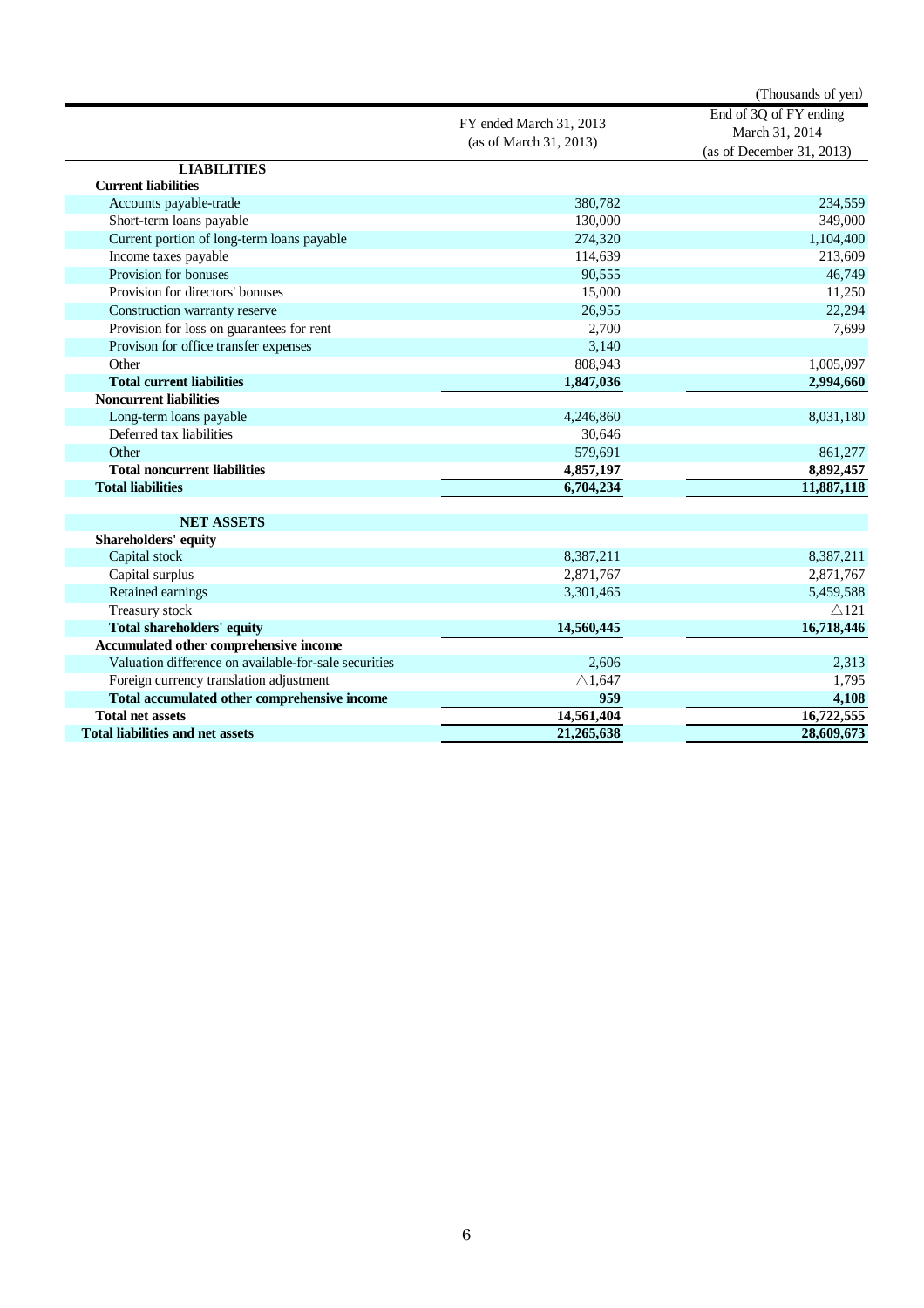## **(2) Quarterly Consolidated Statements of Income and Quarterly Consolidated Statements of comprehensive income**

**Quarterly Consolidated Statements of Income** 

|                                                                  |                             | (Thousands of yen)          |
|------------------------------------------------------------------|-----------------------------|-----------------------------|
|                                                                  | 3Q of FY ended              | 3Q of FY ending             |
|                                                                  | March 31, 2013              | March 31, 2014              |
|                                                                  | (April 1-December 31, 2013) | (April 1-December 31, 2013) |
| <b>Net sales</b>                                                 | 6,045,246                   | 10,492,890                  |
| <b>Cost of sales</b>                                             | 3,049,163                   | 5,894,088                   |
| Gross profit                                                     | 2,996,083                   | 4,598,802                   |
| Selling, general and administrative expenses                     | 1,604,788                   | 1,859,965                   |
| <b>Operating income</b>                                          | 1,391,294                   | 2,738,837                   |
| Non-operating income                                             |                             |                             |
| Interest income                                                  | 854                         | 2,674                       |
| Dividends income                                                 | 336                         | 367                         |
| Subsidy income                                                   | 845                         | 2,800                       |
| Interest on refund                                               | 66                          | 1,977                       |
| Other                                                            | 1,922                       | 3,265                       |
| <b>Total non-operating income</b>                                | 4,024                       | 11,083                      |
| Non-operating expenses                                           |                             |                             |
| Interest expenses                                                | 52,690                      | 94,513                      |
| Other                                                            | 8,175                       | 11,694                      |
| <b>Total non-operating expenses</b>                              | 60,866                      | 106,208                     |
| <b>Ordinary income</b>                                           | 1,334,453                   | 2,643,713                   |
| <b>Extraordinary income</b>                                      |                             |                             |
| Gain on sales of noncurrent assets                               | 298,240                     | 79                          |
| Other                                                            | 2,800                       |                             |
| Total extraordinary income                                       | 301,040                     | 79                          |
| <b>Extraordinary</b> loss                                        |                             |                             |
| Office transfer expenses                                         |                             | 1,796                       |
| Lump-sum paymants due to withdrawal from employees' pension fund | 20,787                      |                             |
| Other                                                            | 975                         | 105                         |
| <b>Total extraordinary losses</b>                                | 21,762                      | 1,901                       |
| Income before income taxes and minority interests                | 1,613,731                   | 2,641,891                   |
| Income taxes-current                                             | 38,345                      | 239,660                     |
| Income taxes-deferred                                            | $\triangle$ 2,331           | $\triangle$ 119,313         |
| <b>Total income taxes</b>                                        | 36,014                      | 120,346                     |
| Income before minority interests                                 | 1,577,716                   | 2,521,544                   |
| Net income                                                       | 1,577,716                   | 2,521,544                   |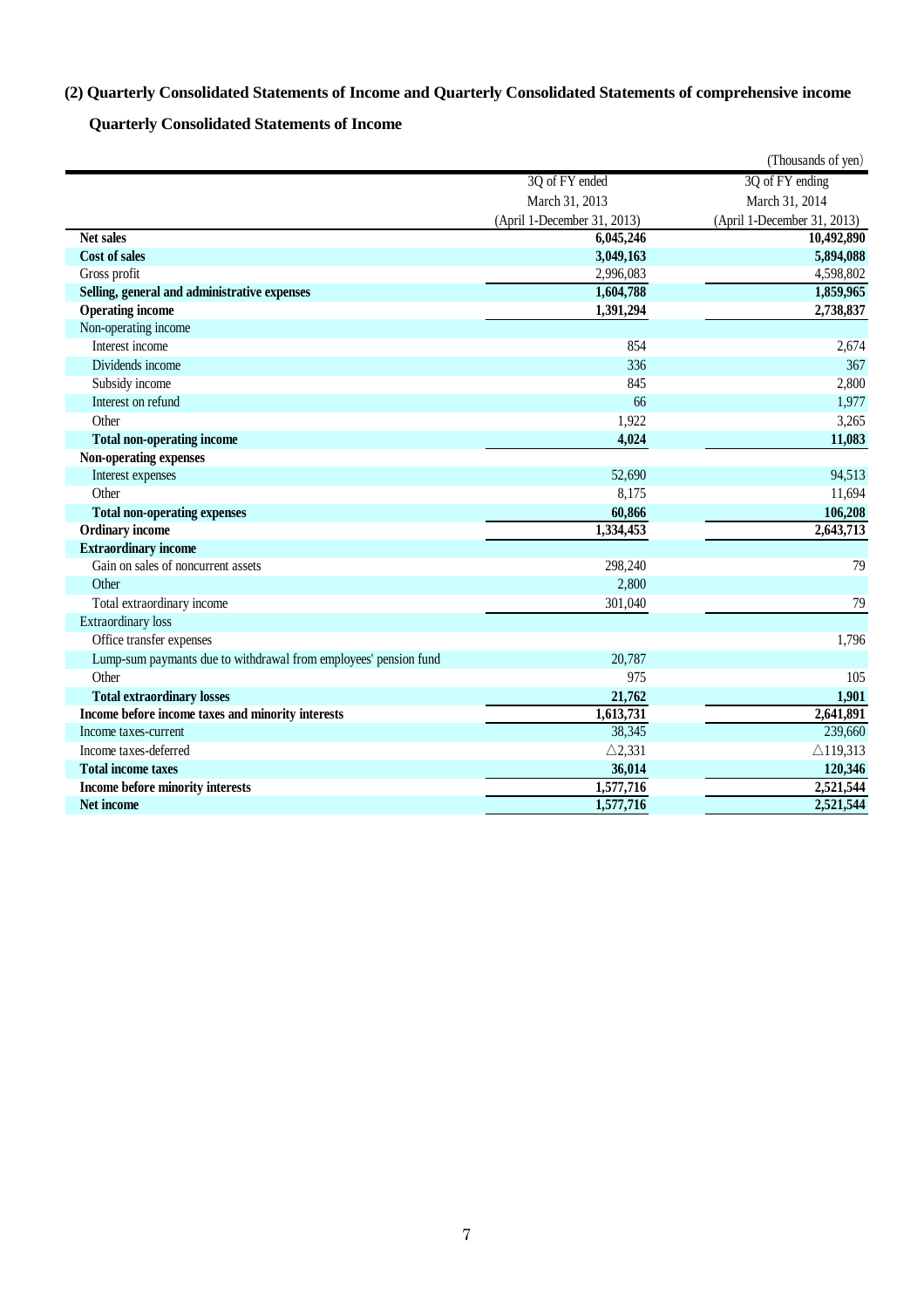# **Quarterly Consolidated Statements of comprehensive income**

|                                                           |                             | (Thousands of yen)          |
|-----------------------------------------------------------|-----------------------------|-----------------------------|
|                                                           | 3Q of FY ended              | 3Q of FY ending             |
|                                                           | March 31, 2013              | March 31, 2014              |
|                                                           | (April 1-December 31, 2012) | (April 1-December 31, 2013) |
| Consolidated quarterly statements of comprehensive income |                             |                             |
| Income before minority interests                          | 1,577,716                   | 2,521,544                   |
| Other comprehensive income                                |                             |                             |
| Valuation difference on available-for-sale securities     | 412                         | $\triangle$ 293             |
| Foreign currency translation adjustment                   |                             | 3,442                       |
| Total other comprehensive income                          | 412                         | 3,149                       |
| <b>Comprehensive income</b>                               | 1,578,129                   | 2,524,693                   |
| Comprehensive income attributable to                      |                             |                             |
| Comprehensive income attributable to owners of the parent | 1,578,129                   | 2,524,693                   |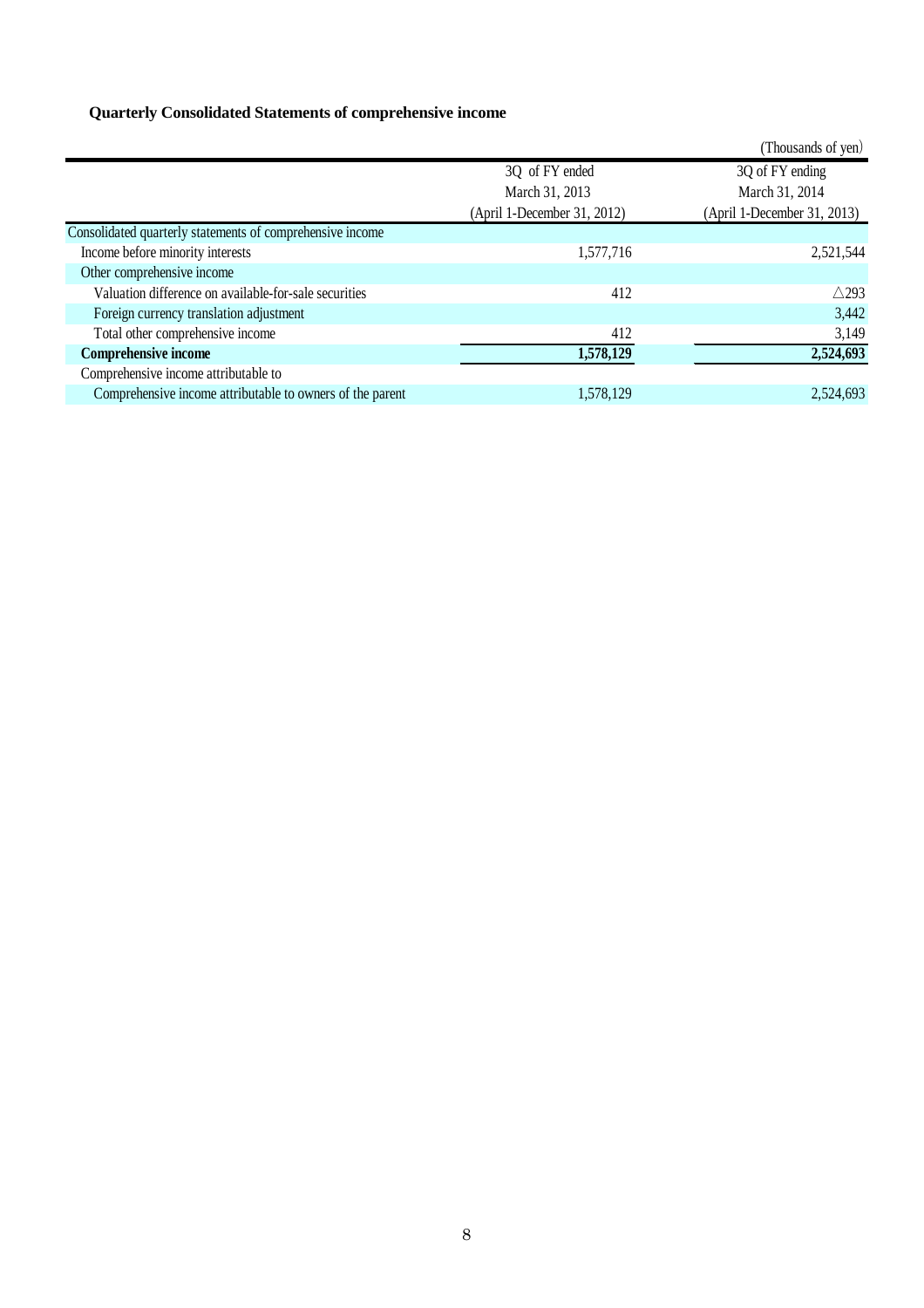### (3) Notes to quarterly financial statements

(Notes regarding the conditions of going business) Not applicable.

(Notes in the case of major changes in shareholders' equity) Not applicable.

(Segment information, etc.)

I Third Quarter of Fiscal Year Ended March 31, 2014 (April 1, 2013 – December 31, 2013)

1. Information concerning sales and income or loss amount by reporting segment

|                   |                    |                    |            |           |          |           |                     | (Thousands of yen) |
|-------------------|--------------------|--------------------|------------|-----------|----------|-----------|---------------------|--------------------|
| Reporting segment |                    |                    |            |           |          |           | Quarterly           |                    |
|                   |                    |                    |            |           | Other    |           | Adjustment          | consolidated       |
|                   | <b>Real Estate</b> | <b>Real Estate</b> | Property   |           | business | Total     | amounts             | inocme/loss        |
|                   | Revitalization     | <b>Brokerage</b>   | Management | Total     | (Note 1) |           | (Note 2)            | statement          |
|                   |                    |                    |            |           |          |           |                     | amount             |
|                   |                    |                    |            |           |          |           |                     | (Note 3)           |
| <b>Sales</b>      | 3,575,706          | 1,101,465          | 852,179    | 5,529,352 | 515,894  | 6,045,246 |                     | 6045,246           |
| Segment           | 1,297,083          | 975,344            | 341,868    | 2614,295  | 217,640  | 2,831,936 | $\Delta$ 1,440,,641 | 1,391,294          |
| income(loss)      |                    |                    |            |           |          |           |                     |                    |

Notes: 1. The classification "other business" refers to business segments that are not included in reporting segments, and includes construction solution business and delinquent rent guarantee business, etc.

2. The segment income adjustments amount,  $\Delta$ 1,440,641 thousand yen, includes  $\Delta$ 1,493,053 thousand yen in company-wide expenses that are not allocated to reporting segments and 52,412 thousand yen in adjustment amounts for interest expense. The company-wide expenses are mainly selling, general and administrative expenses that are not allocated to reporting segments.

3. Segment income (loss) is adjusted with operating incomes calculated in consolidated quarterly statements of income.

2. Information on impairment of non-current assets and goodwill etc. for each reporting segment Not applicable.

II Third Quarter of Fiscal Year Ending March 31, 2014 (April 1, 2013 – December 31, 2013)

1. Information concerning sales and income or loss amount by reporting segment

|                         |                    |                    |            |           |          |                    |                    | (Thousands of yen)  |
|-------------------------|--------------------|--------------------|------------|-----------|----------|--------------------|--------------------|---------------------|
| Reporting segment       |                    |                    |            |           |          |                    | Quarterly          |                     |
|                         |                    |                    |            |           | Other    |                    | Adjustment         | consolidated        |
|                         | <b>Real Estate</b> | <b>Real Estate</b> | Property   |           | business | Total              | amounts            | inocme/loss         |
|                         | Revitalization     | <b>Brokerage</b>   | Management | Total     | (Note 1) |                    | (Note 2)           | statement<br>amount |
|                         |                    |                    |            |           |          |                    |                    | (Note 3)            |
| <b>Sales</b>            | 7,729,018          | 1,300,890          | 814,025    | 9,843,934 |          | 648,955 10,492,890 |                    | 10,492890           |
| Segment<br>income(loss) | 2,725,718          | 1,009,297          | 353,919    | 4,088,935 | 252,171  | 4,341,106          | $\Delta$ 1,602,269 | 2,738,837           |

Notes: 1. The classification "other business" refers to business segments that are not included in reporting segments, and includes construction solution business and delinquent rent guarantee business, etc. The former "construction planning business" has been renamed as "construction solution business" from the first quarter of this fiscal year in response to the change of the name for internal administration. This change has no influence on the segment information.

2. The segment income adjustments amount,  $\Delta 1,602,269$  thousand yen, includes  $\Delta 1,696,783$  thousand yen in company-wide expenses that are not allocated to reporting segments and 94,513 thousand yen in adjustment amounts for interest expense. The company-wide expenses are mainly selling, general and administrative expenses that are not allocated to reporting segments.

3. Segment income (loss) is adjusted with operating incomes calculated in consolidated quarterly statements of income.

2. Information on impairment of non-current assets and goodwill etc. for each reporting segment Not applicable.